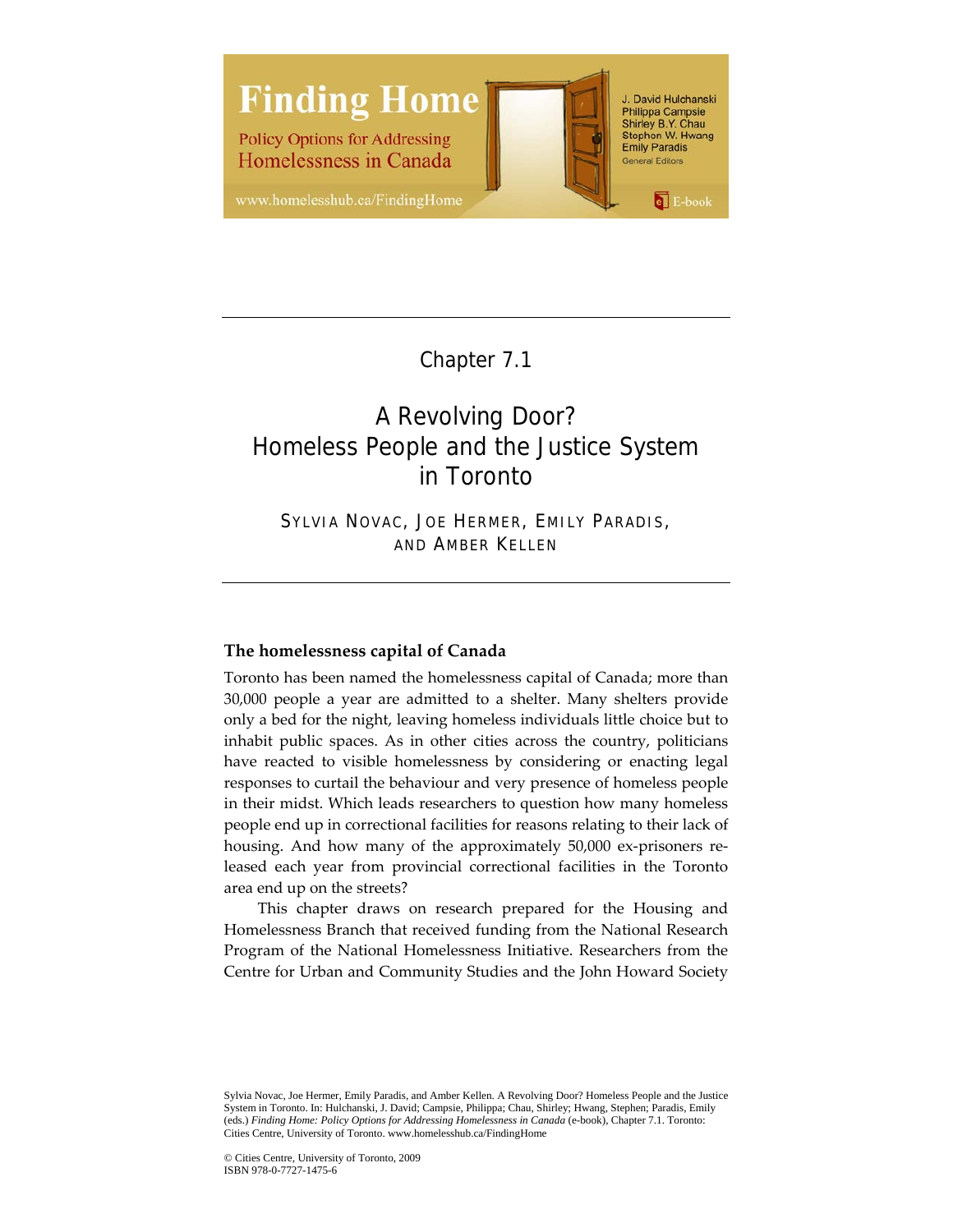of Toronto conducted a literature review, an analysis of administrative data; a review of client files; a survey of 57 homeless individuals; in‐ depth interviews with 22 homeless individuals; focus groups with homeless individuals and service providers; and interviews with 23 key in‐ formants.

## **Incarceration among homeless populations**

In 1998, the Mental Health Policy Research Group conducted a survey of unaccompanied homeless adults in Toronto. Among a sample of 300 adult shelter users, 73 percent of the men and 27 percent of the women had been arrested since age 18; 49 percent of the men and 12 percent of the women had served jail time at least once. Within the previous year, 30 percent had spent some time in jail; this was 6 percent more people than had spent nights in psychiatric facilities. Most jail stays were short − only 5 percent of the homeless were incarcerated for more than six months. This suggests that the charges were for relatively minor offences.

Of the 5,052 people counted in the City Toronto's 2006 Street Needs Assessment survey, 18 percent had had "an interaction with corrections" and 17 percent had "had an interaction with probation or parole" in the previous six months.

The likelihood of having been incarcerated is even higher among those who sleep in places considered unfit for habitation. In its 1998 study, the Mental Health Policy Research Group found that so‐called "rough sleepers" in Toronto were more likely than shelter users to have been arrested, held overnight, convicted, to have served a sentence, and done so more than once.

Studies in Toronto, Vancouver and Edmonton have also found that a high proportion of homeless youth have been involved with the crimi‐ nal justice system. Three‐quarters of the homeless youth interviewed in Toronto in 1995 were involved in delinquent activities such as stealing and burglary, and had been incarcerated. Youth whose peers engaged in criminal activity, such as drug selling and theft, were more likely to commit such acts themselves, regardless of their home and school experiences and previous criminal experience.

> Sylvia Novac, Joe Hermer, Emily Paradis, and Amber Kellen 7.1 A Revolving Door? Homeless People and the Justice System in Toronto

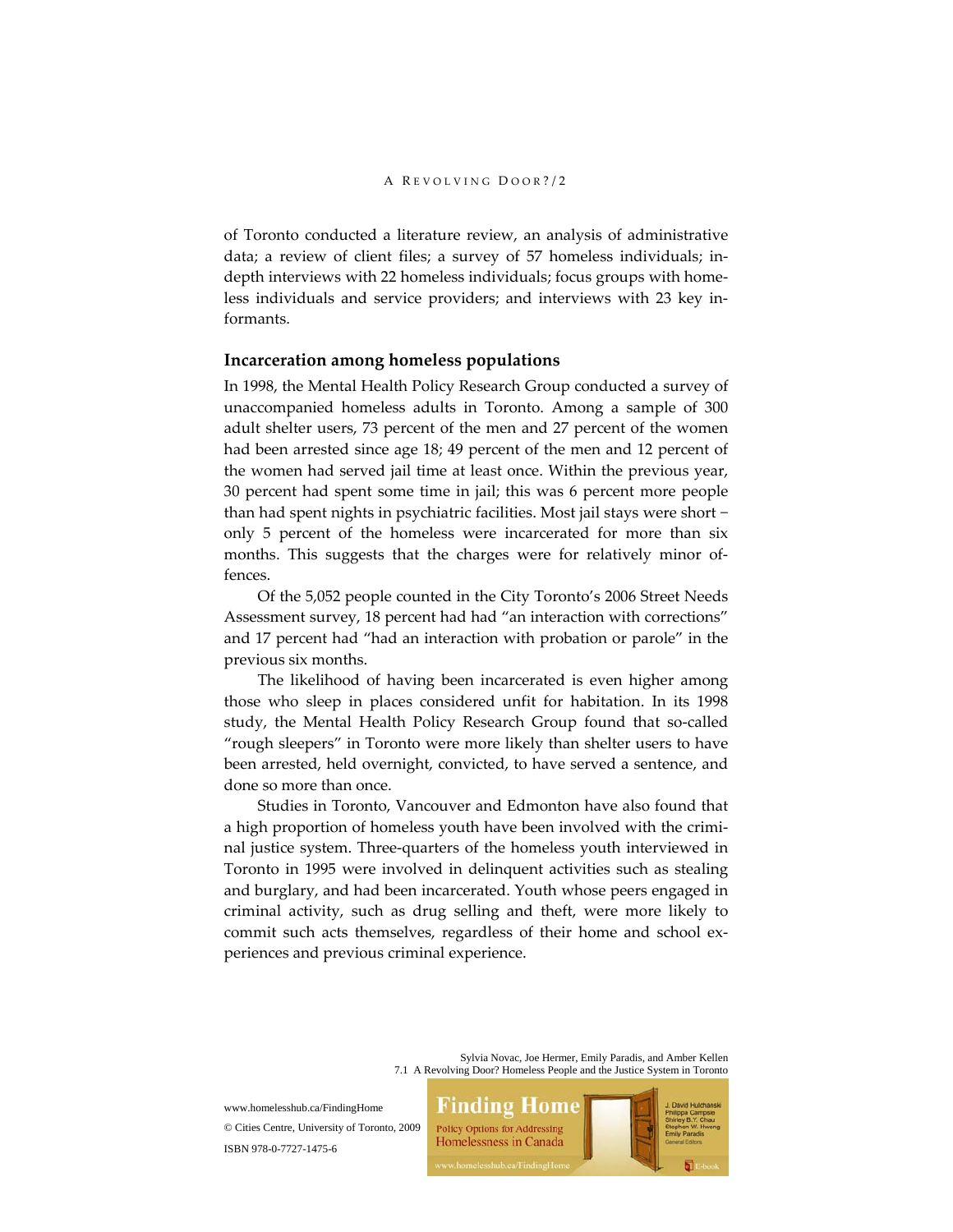Finally, several studies have shown that individuals of Aboriginal descent are overrepresented among both those who are homeless and those who are incarcerated. The City of Toronto's Street Needs Assessment showed that homeless individuals of Aboriginal descent were



overrepresented in jails, shelters, and public spaces. In total, 16 percent of those surveyed identified themselves as Aboriginal—7 percent among those incarcerated, and 26 percent among rough sleepers (compared to 2 percent of the Toronto population).

These studies can be contrasted with those that indicate that people living in poverty do not commit more crimes than those with higher in‐ comes, but are more often arrested and held on remand because they cannot obtain bail funding. At least two studies have substantiated the claim made by advocates that being held on remand is an almost guaranteed outcome for those without a fixed address. Being homeless in‐ creases the odds of being detained or remanded into custody and the

> Sylvia Novac, Joe Hermer, Emily Paradis, and Amber Kellen 7.1 A Revolving Door? Homeless People and the Justice System in Toronto

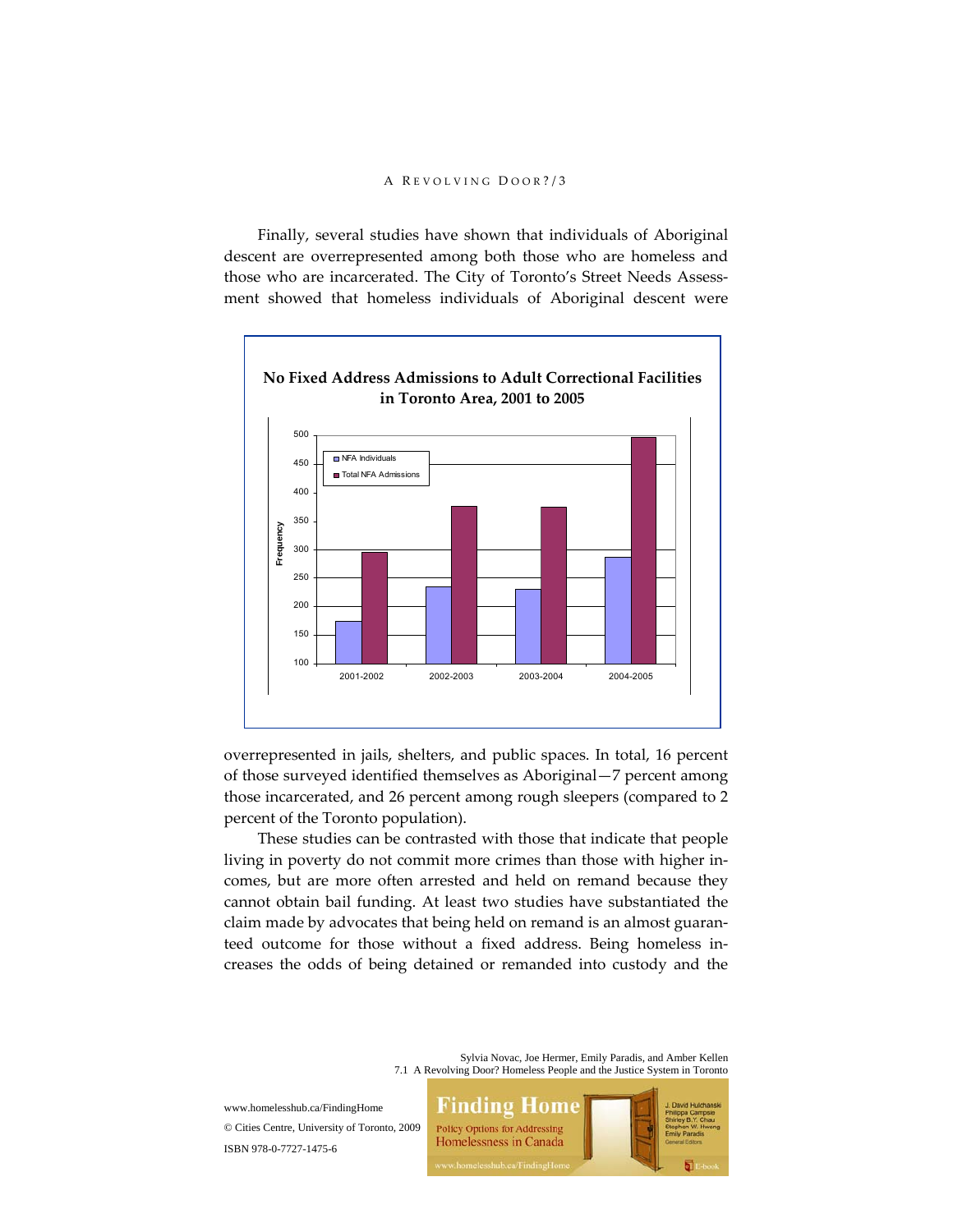decision to plead guilty. Moreover, persons without a permanent ad‐ dress are more likely to be denied bail than those with a permanent home, indicating that homeless individuals are more likely to be remanded to custody.

## **Homeless people entering the justice system**

The number of people who are homeless when they are arrested, jailed, or released from jail in Canada is unknown. To begin to fill in this blank, the research team analyzed data for the Toronto area on admissions and releases from the Ontario Ministry of Community Safety and Correc‐ tional Services (OMCSC), and on shelter use from the City of Toronto.

Between 2001 and 2004, the number of adults with no fixed address (NFA) admitted to five correctional facilities in the Toronto area per year increased steadily, along with the number of admissions (which includes multiple admissions by the same persons within the specified 12‐month period). The number of individuals admitted with no fixed address in‐ creased by 64 percent from 2001 to 2004 (from 174 to 286). There was a slightly higher increase of 68 percent (from 296 to 496) in the number of admissions with no fixed address.

During 2004‐2005, a total of 286 people were admitted 496 times (i.e., 42 percent of the admissions were individuals returning to jail with‐ in a 12‐month period). This indicates a great deal of cycling of homeless people in and out of jails.

These are substantial annual increases in the number of homeless individuals jailed and in the number of admissions, which includes the repeat incarcerations of some people. In other words, more homeless people were jailed each year. And four of ten admissions of a homeless person between April 2004 and March 2005 were returnees. This is a marked pattern of recidivism.

According to the OMCSC data, the annual proportion of NFA to all admissions is quite small  $-$  about 1 percent. However, there is little reason for individuals to disclose their homeless status, and we believe this to be a severe undercount. Reportedly, a snapshot count conducted on April 9, 2005, determined that 18 percent of the prisoners (79 out of 441) admitted to the Toronto (Don) Jail had no fixed address.

> Sylvia Novac, Joe Hermer, Emily Paradis, and Amber Kellen 7.1 A Revolving Door? Homeless People and the Justice System in Toronto

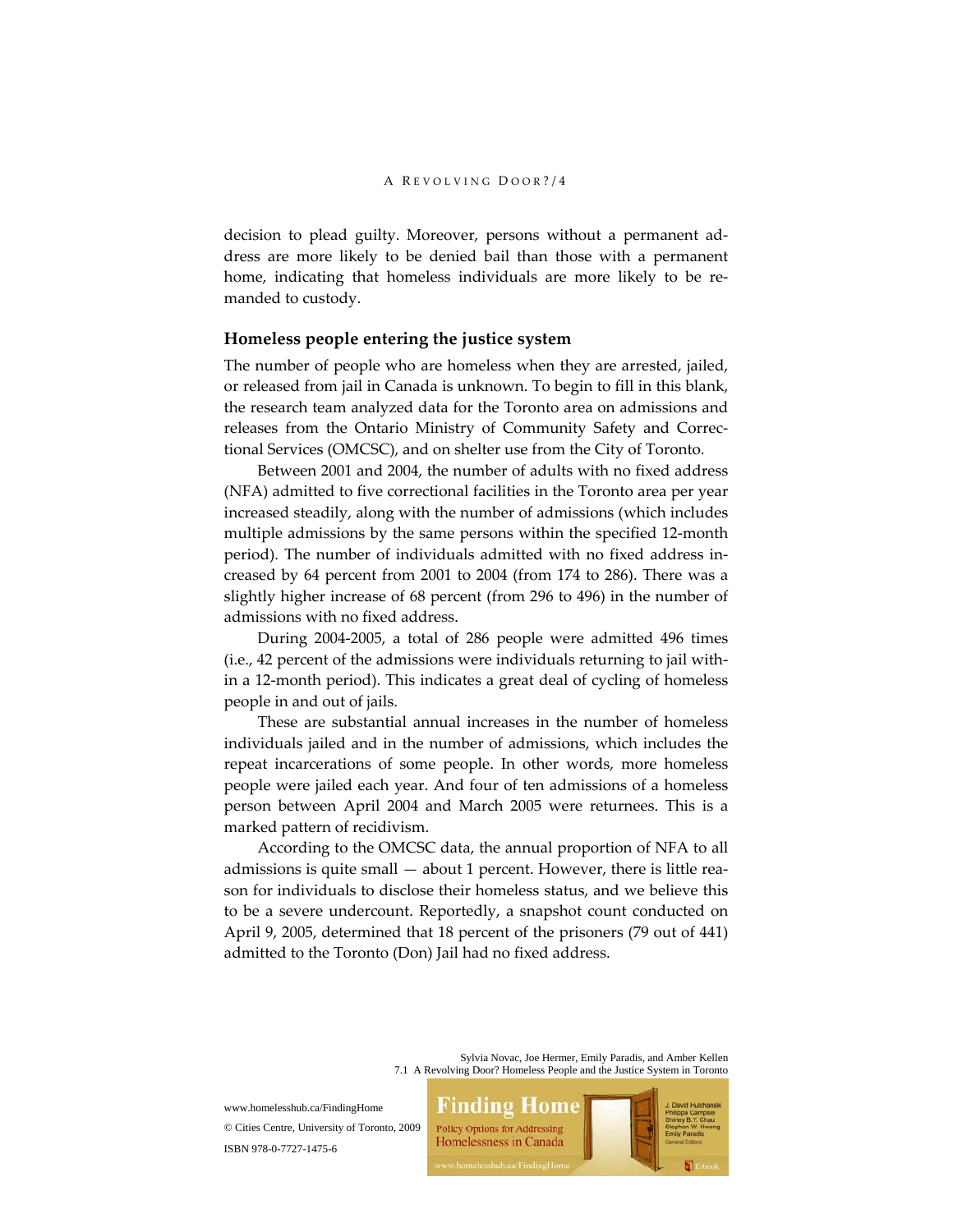Just as males constitute the vast majority of those incarcerated, al‐ most all of the NFA individuals admitted to a correctional facility were male. The proportion of all NFA admissions that were women ranged from about 1 percent to 3 percent.

OMCSC records also show that the proportion of individuals admit‐ ted to youth correctional facilities in the Toronto area who reported having no fixed address is small – almost 1 percent of all youth admissions per year, with negligible variance from year to year. The number of ad‐ missions slightly exceeded the number of individuals in each year, indicating repeat admissions of some homeless youth within a 12‐month pe‐ riod.

# **Homeless people leaving the justice system**

According to OMCSC figures, a total of 414 adults with no fixed address were released from Ontario provincial jails (excluding those released from court) between April 1, 2004, and March 31, 2005. The level of missing data is high – almost one out of eight adults released from jail did not provide information on his or her address. Imminent homelessness cannot be assumed in all cases in which an ex‐offender was uncertain (for example, the ex-offender may not yet know whether he or she can stay with a family member). Some of the non-respondents were probably homeless. And, of course, those who did report an address may not have stable or adequate housing.

The Re‐integration Program managed by the Ontario Multi‐faith Council on Spiritual and Religious Care is the only province‐wide pro‐ gram that offers help to adult prisoners who have no home on release and collects data on them. The Program's needs assessment kit includes the question: "Do you have a place to stay when you get out?" This is a more pertinent question than asking for one's address on release. From April 2004 to March 2005, the Reintegration Program documented 656 individuals in Ontario who had no place to live on release. The program statistics distinguish persons with no plans for a place to live from those who anticipate staying in a shelter and those who plan to stay temporarily with family or friends.

If the 30 percent of respondents who plan to be temporarily housed by family and friends are excluded, 460 individuals remain – still more

> Sylvia Novac, Joe Hermer, Emily Paradis, and Amber Kellen 7.1 A Revolving Door? Homeless People and the Justice System in Toronto

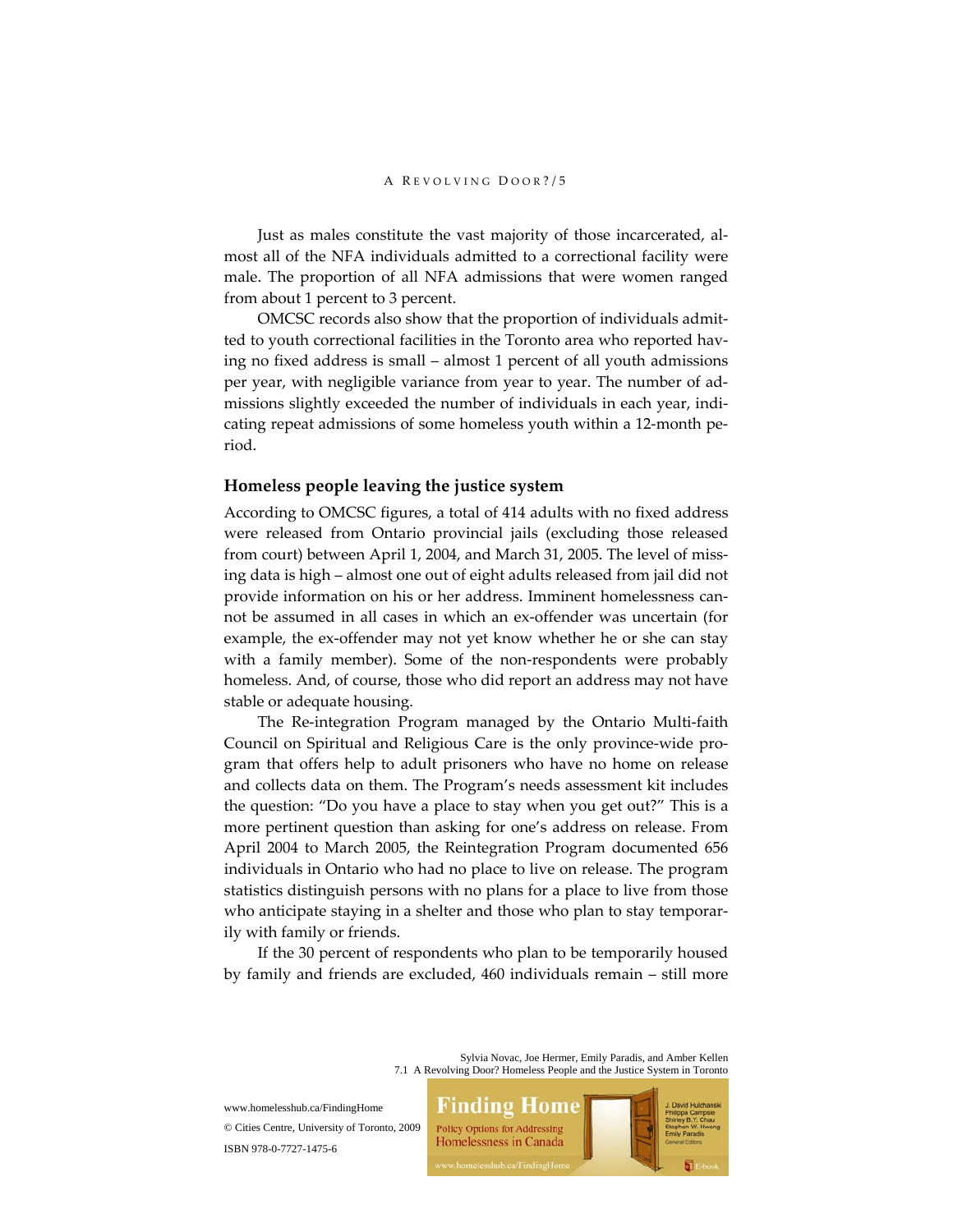than the 414 identified by the Ministry. A possible explanation for the discrepancy is that prisoners are more comfortable disclosing their homeless situation to a non‐profit agency that offers assistance than to corrections system authorities. Nevertheless, data from both sources confirm that, at a minimum, well over 400 persons left a provincial jail with‐ out a place to live in 2004‐2005.

## **Moving from jail to a shelter**

Some men enter a shelter in Toronto dressed in standard‐issue prison orange jumpsuits and blue shoes. In some cases prisoners are released from court without the opportunity to retrieve their clothes from jail. People admitted to a shelter on discharge from a correctional facility are not always so easily identified, but information from the shelter system indicates the number of people in this position.

Since 1988, the City of Toronto has maintained a database on shelter users. All those admitted are asked the main reason for their use of the shelter, and this information is recorded according to a set of categories that include release from a correctional facility. According to the City data, an average of more than 800 shelter admissions a year in Toronto are individuals discharged from a correctional facility who have no place to live. Based on evidence of widespread under‐reporting by shelter staff and limited disclosure by shelter users, this number is an under‐count. For this reason, the characteristics of individuals for whom data was available, as outlined below, may be partial.

### *Who are the individuals entering shelters from corrections?*

The following profile of individuals from corrections admitted to a shelter between 1988 and 2003 describes a steady, if not worsening, problem, predominantly affecting single men. The number of individuals varied little over the selected years—about 630 persons per year. Virtually all were single. The total number of admissions per year—825—is higher, due to multiple admissions of the same person within a year. This shows that some individuals are repeatedly and quickly being shuttled from jail to shelter and back.

> Sylvia Novac, Joe Hermer, Emily Paradis, and Amber Kellen 7.1 A Revolving Door? Homeless People and the Justice System in Toronto

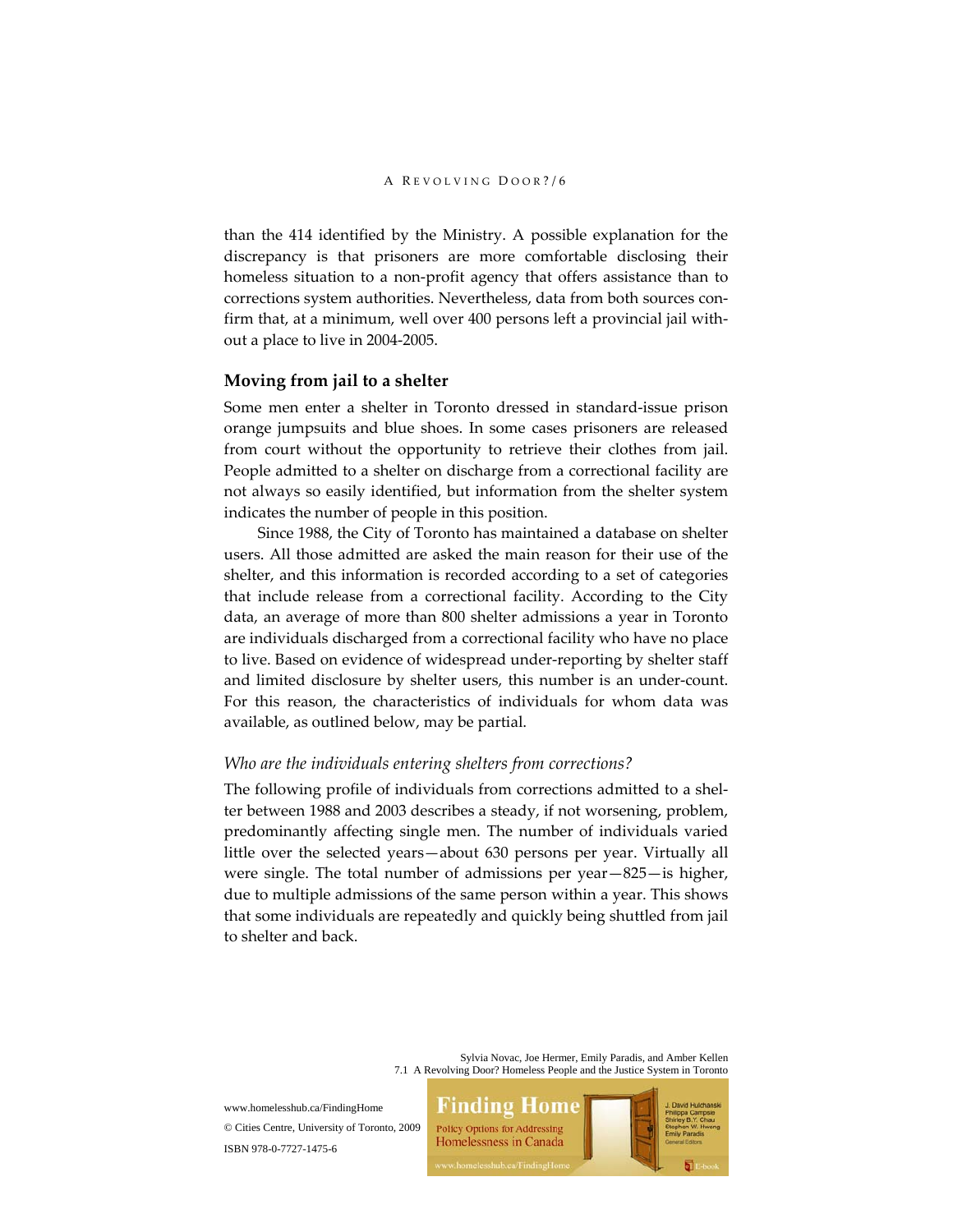Most were male, although the proportion of adult females increased three‐fold, from 7 percent to 21 percent; the proportion of middle‐aged women more than doubled, from 9 percent to 23 percent. The reason for this change is unclear, but it may be associated with the exclusion from the mid‐1990s onward of data from abused women's shelters (whose residents are unlikely to have come from corrections).

Most were adults. The average age increased slightly, from 29 to 33 years, between 1988 and 2003, possibly reflecting little more than a grad‐ ual aging of the population. However, youth were overrepresented. In 2003, 33 percent of them were aged 16 to 24. This is higher than the pro‐ portion all shelter users who are youth – 21 percent in 1999; and higher again than the general population of youth in Toronto – 12 percent.

The overrepresentation of youth in this profile may be due in part to closer questioning and more diligent recording in youth shelters. Shel‐ ters that provide more services, such as case management and counselling, may be more likely to probe for this type of information; this ap‐ plies primarily to shelters for youth and abused women. Moreover, youth and those with a severe mental illness are more likely to receive assistance (from social workers, lawyers, etc.) when released from court or corrections. They are more likely to be directed to shelters rather than end up on the street.

# *Where do people go when they leave a shelter?*

During 1988 and 1993, the vast majority of people left one shelter only to enter another. But during 1998 and 2003, very few people moved from one shelter to another; instead, the whereabouts of most individuals was unknown. Also, the number of individuals who went to a hospital or treatment program decreased.

## *How long and how often do people stay in shelters?*

Most individuals from corrections stayed in a shelter less than one month. A small proportion stayed longer, but the average length of stay was less than three months (within a particular year). Compared to earlier years, 2003 showed a slight increase in the number of stays of more than one month, a pattern consistent across all age groups.

> Sylvia Novac, Joe Hermer, Emily Paradis, and Amber Kellen 7.1 A Revolving Door? Homeless People and the Justice System in Toronto

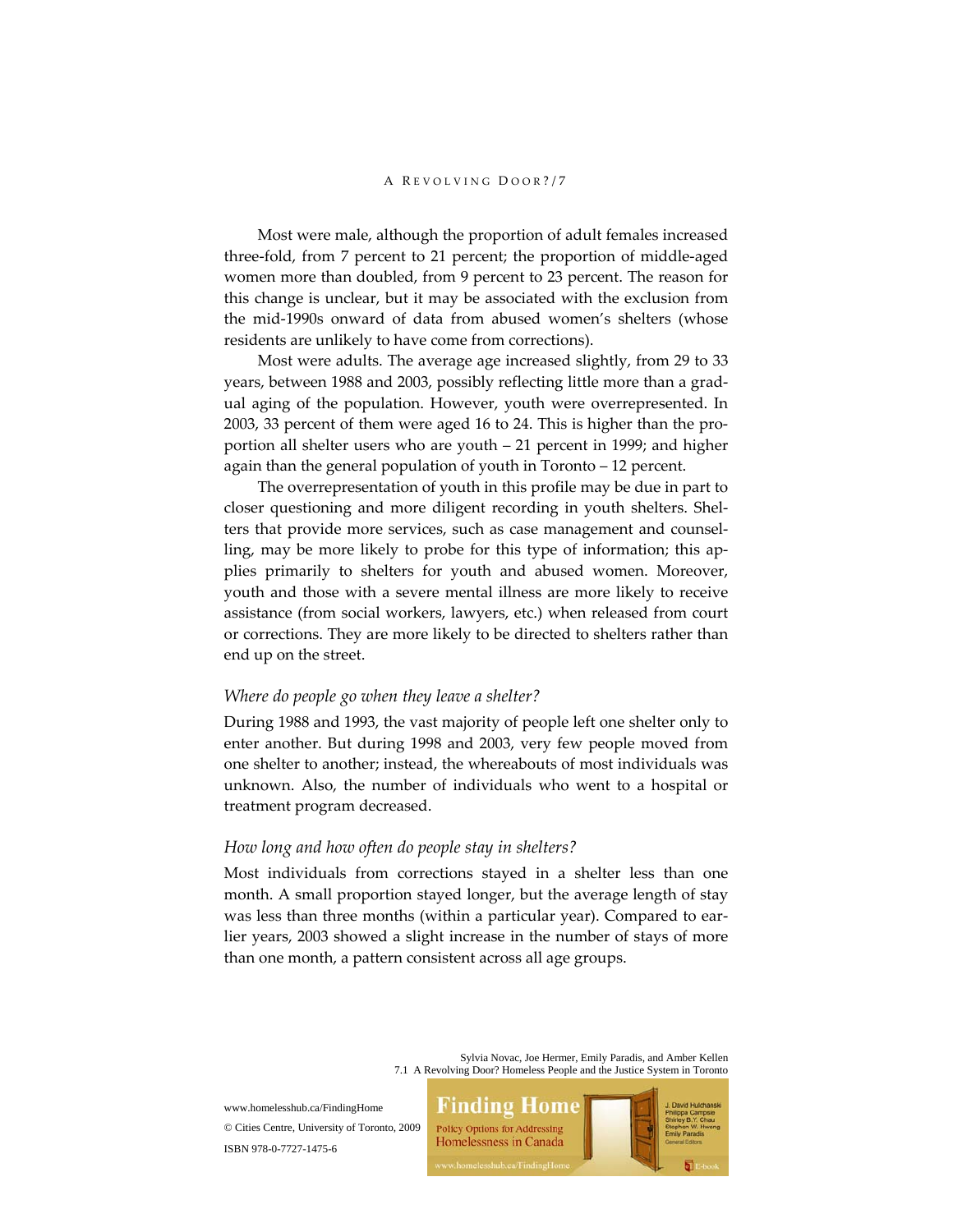Those who came from corrections tended to spend longer in the shelter system than other shelter users. Our data covers each 12‐month period independently and does not track individuals. For these reasons, it may not be a wholly accurate reflection of individuals' patterns of re‐ admission.

The proportion of repeat shelter admissions (multiple admissions by the same person) within a year increased from 22 percent in 1988 to 28 percent in 2003. Among youth, the increase was from 29 percent in 1988 to 50 percent in 2003. This mounting frequency of cycling between jails and shelters within 12‐month time periods suggests that it has become harder for individuals to break the trans-institutional cycle.

# **Discharge experiences**

Prior to going to jail, I lived on the street for most of my life. I have been in jail on several occasions. Nothing was ever put in place for housing upon my release." This comment was made by one of the 22 homeless in‐ dividuals we interviewed. Seventeen of the 22 respondents were home‐ less when they were last jailed, and five had lost their housing while in jail, in a few cases because they were not allowed to return to live with family members.

More than half of the respondents (13) were unaware that they could have requested assistance with discharge planning. A few requested help, but did not receive it. Two people released from court received no help, one because his worker was not in touch at that point. Only six respondents were assisted by jail or agency staff to find a place to live when they were released. Two refused the assistance offered, due to mistrust of the worker or a mistaken belief that they had already secured a place to stay. Four received limited assistance from jail staff or another agency.

Jail staff assistance consisted of being given a list of shelters and transportation costs. Some respondents expected little help from jail staff. Several respondents interpreted "being housed" as simply getting a shelter bed. As one commented, "I was given a list of phone numbers for shelters. The jail staff didn't make any phone calls to make referrals. Shelters will not hold a bed in advance. I have to call the shelter once I am released to see if there is a space."

> Sylvia Novac, Joe Hermer, Emily Paradis, and Amber Kellen 7.1 A Revolving Door? Homeless People and the Justice System in Toronto

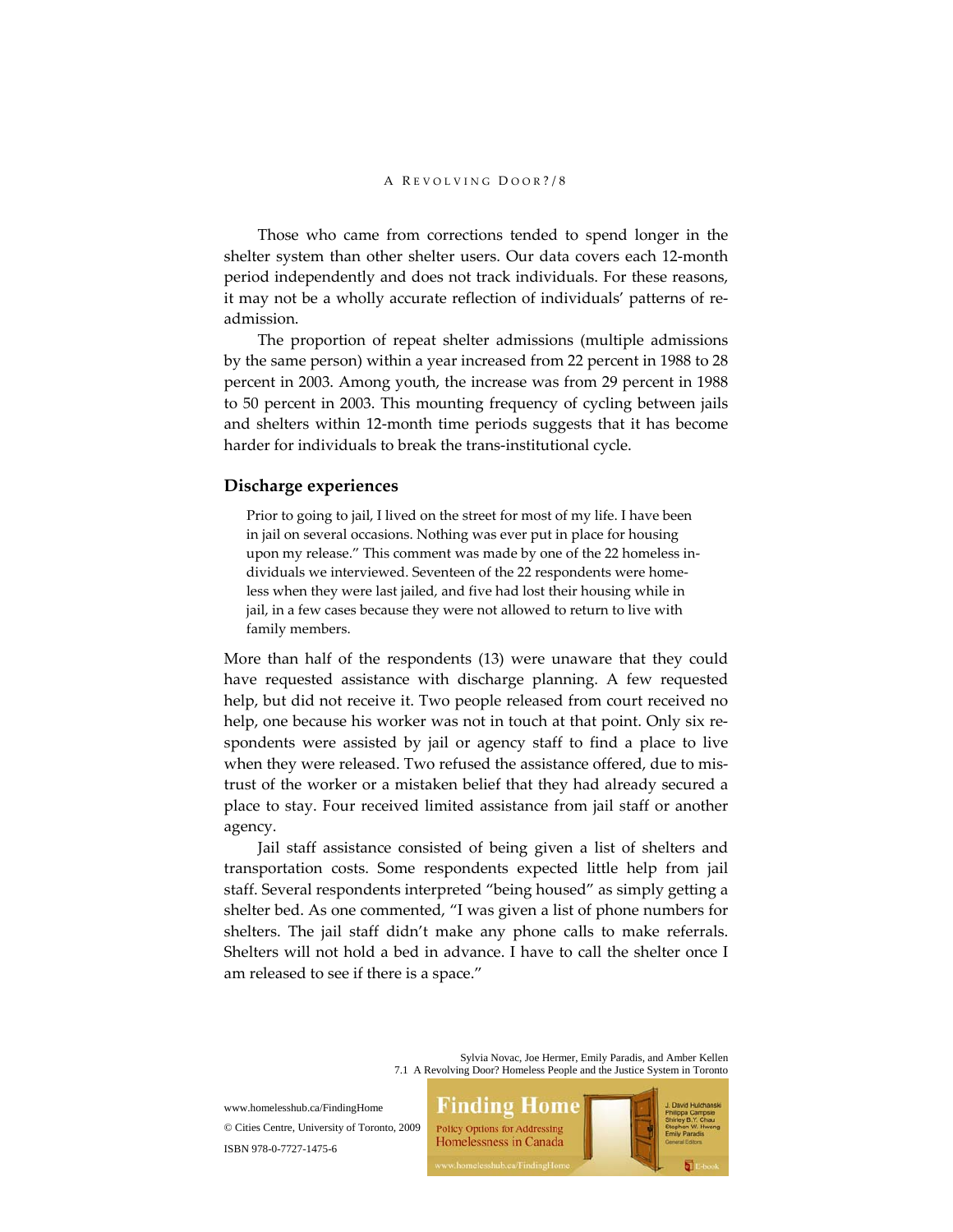Ten respondents said they had a place to live on release, but this usually meant staying with family or friends, at least temporarily, or going to a shelter. These were usually unstable arrangements of a few days, weeks, or months. Only two respondents maintained their postdischarge residency for more than a year.

Seven respondents received some assistance after their release, such as help with applications for welfare and subsidized housing; having shelter beds held until their arrival; or replacing lost documents.

One respondent outlined the difficulties of recovering possessions, including identification documents, and the effects of discharge with no assistance. "In order to retrieve belongings taken at the point of arrest, we have to go through a lengthy process to get them back. The property room at the cop shop is not helpful. Usually it takes a lawyer to get belongings back. When a person gets out, you find yourself in a worse po‐ sition then before: no housing, no money, and being forced onto welfare and into shelters. Every time I have been in jail, I lose my I.D." These comments suggest that discharge planning in remand and short‐term facilities within the provincial jail system is limited.

Respondents mentioned some basic ways to improve discharge practices and reduce recidivism. "Considering that people come out of prison with no money, no clean clothes, and no housing, it's not hard to understand why some people quickly re‐offend. Immediately on my re‐ lease, in order to survive, I starting thinking in a criminal way and soon began to re‐offend. I think that Corrections ought to be able to get some support in place, like welfare and subsidized housing, before a prisoner is released. For example, a bus pass and first and last month's rent in the amount of \$1,500, properly set up through Ontario Works, could help to stop an ex‐offender's return to crime."

The key informants we interviewed had mixed opinions about how homeless youth and adults were treated within the criminal justice system. One respondent commented on the way in which some people cy‐ cled in and out of shelters and jails: "For some homeless youth, jail is a respite for 30 days – meals, a roof over their head, everything becomes predictable for 30 days. After a while, this conditioning leads to institu‐ tionalization, and another set of problems develop."

> Sylvia Novac, Joe Hermer, Emily Paradis, and Amber Kellen 7.1 A Revolving Door? Homeless People and the Justice System in Toronto



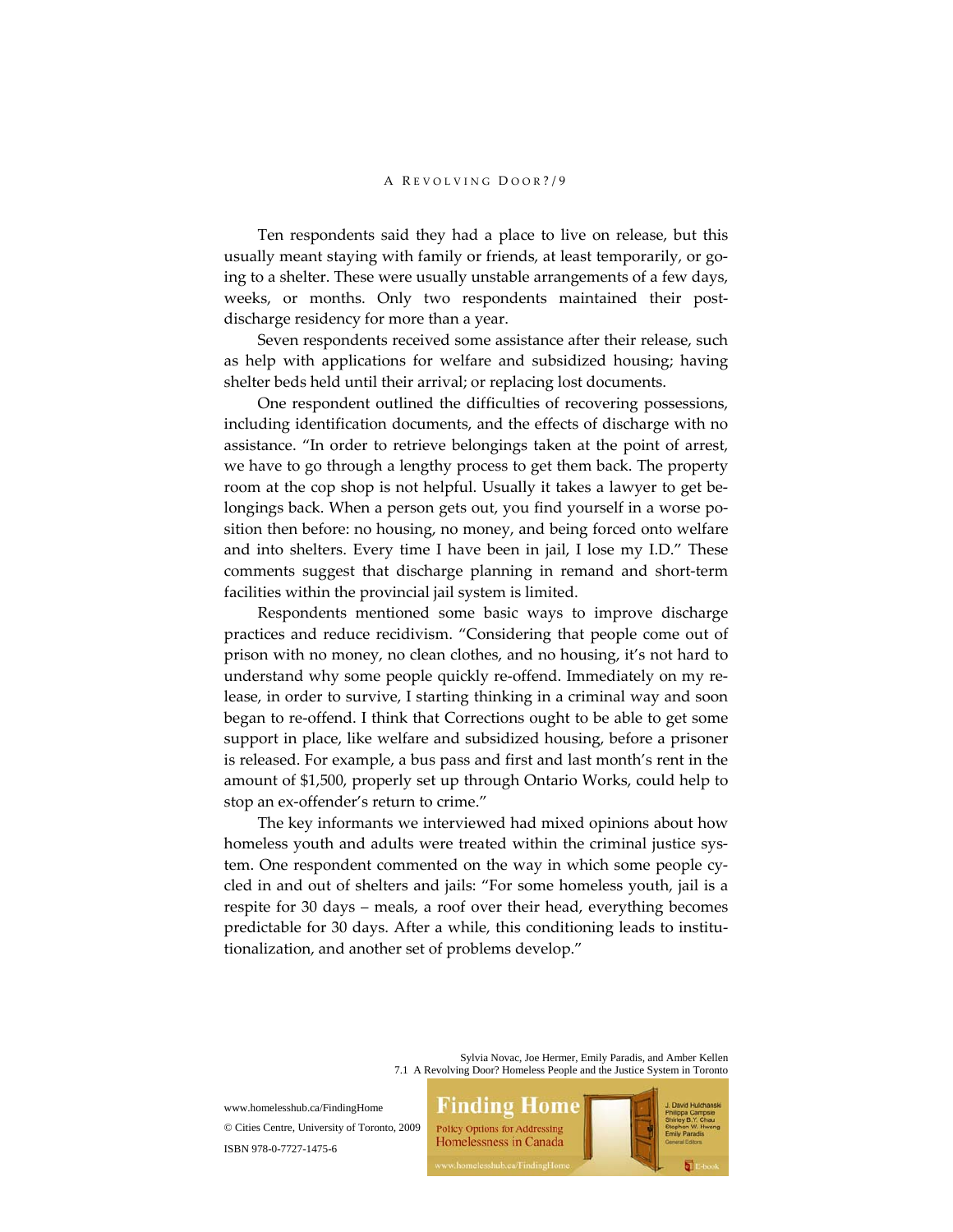

Some stated that homeless people, particularly youth, were treated with disdain. Others referred to positive outcomes from jail terms: "Sometimes when someone has committed a crime that results in incar‐ ceration, the time spent in jail can help to stabilize an individual. They get access to dental work, nursing staff, a staff psychiatrist. The individ‐ ual may not have access to these services on the streets. The individual has the opportunity to withdraw [from toxic substances] in a safe monitored environment. Access to other supports, such as a chaplain, health services, etc. may provide a window to make some changes. That's not what the criminal justice system is for, but it's relevant to the homeless population."

> Sylvia Novac, Joe Hermer, Emily Paradis, and Amber Kellen 7.1 A Revolving Door? Homeless People and the Justice System in Toronto

**Finding Home** www.homelesshub.ca/FindingHome © Cities Centre, University of Toronto, 2009 **Policy Options for Addressing** Homelessness in Canada ISBN 978-0-7727-1475-6

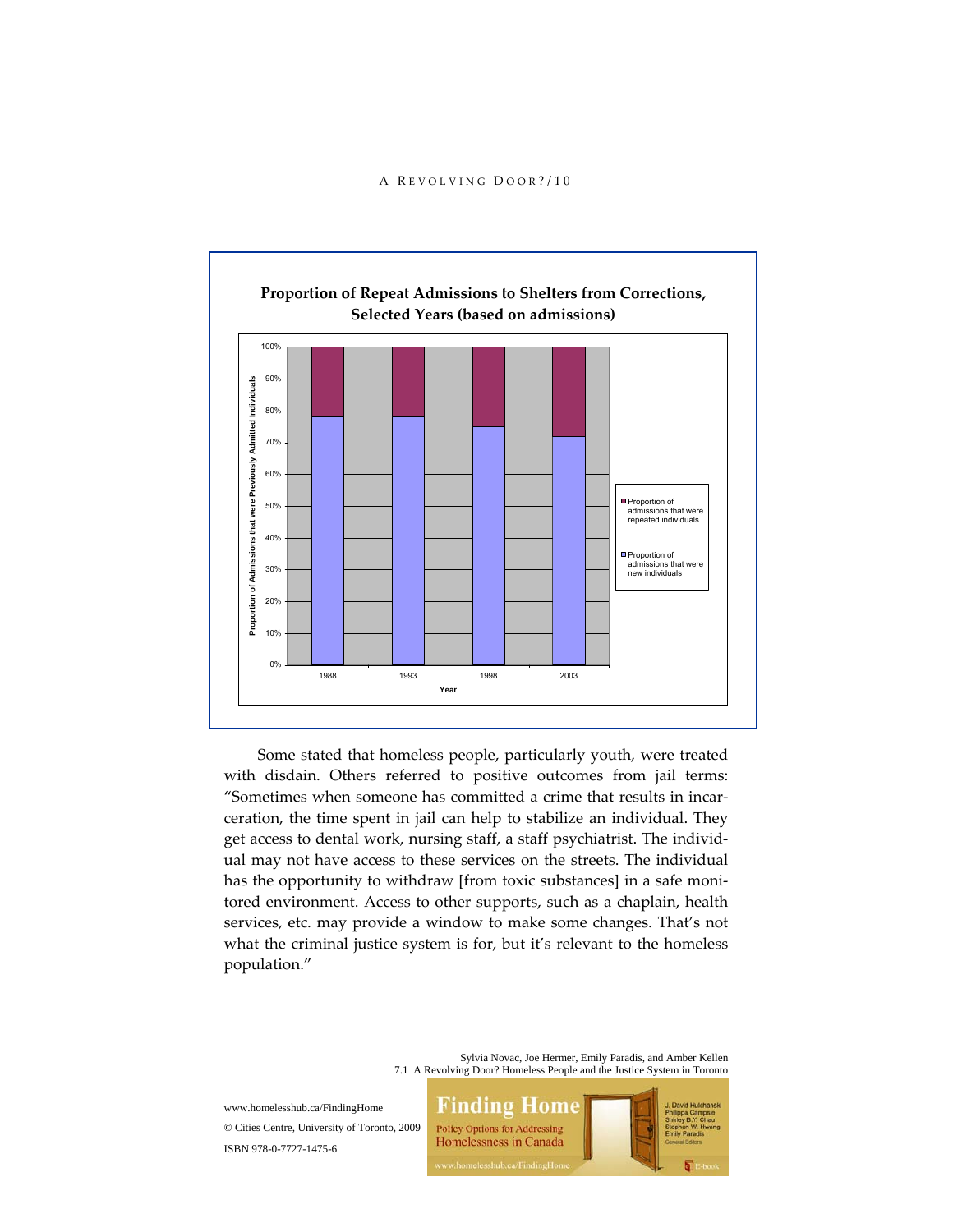One informant within the criminal justice system outlined various ways in which being homeless may affect treatment. "Biases toward homeless people are built into the system. If an individual is well known as being homeless, with a history of failing to appear before the court or skipping bail, then they are more likely to be remanded. Show cause [a hearing to determine whether bail is an option] is more likely. In some cases, an individual may feel compelled to plead guilty, between having no address or home, together with the difficulties of accessing a Legal Aid lawyer. Homeless offenders are more likely to be held in pre‐trial custody, plead guilty more, and have higher conviction rates."

Another informant noted that Aboriginal and racial minority youth are overrepresented within the criminal justice system. Youth of Abo– riginal descent have the option to go to an Aboriginal court and can benefit from this option. But youth access to mental health services, in‐ cluding the mental health court diversion program, is limited. "Young people are not always clearly identified or diagnosed [with mental health issues] at that stage in life, so they do not get that option as an alternative to incarceration."

# **The costs of incarceration vs. housing**

For the destitute, the corrections system has become a provider of basic services and more of a relief from a precarious existence than a deterrent to crime. It is, however, a very costly option.

Consideration of the costs of homelessness alone should prompt a re‐assessment of allowing people to cycle through prisons, hospital, and shelters rather than providing them with affordable and supportive housing. The cost of a new unit of non‐profit housing per person is lower than various institutional alternatives or the provision of support services to the homeless. The figures in Table 2 are from 1999.

Supportive and transitional housing such as that provided by the John Howard Society and Elizabeth Fry, as well as group homes for in‐ dividuals at risk of homelessness, are less than one‐tenth (6%) the cost of incarceration in provincial corrections facilities.

> Sylvia Novac, Joe Hermer, Emily Paradis, and Amber Kellen 7.1 A Revolving Door? Homeless People and the Justice System in Toronto

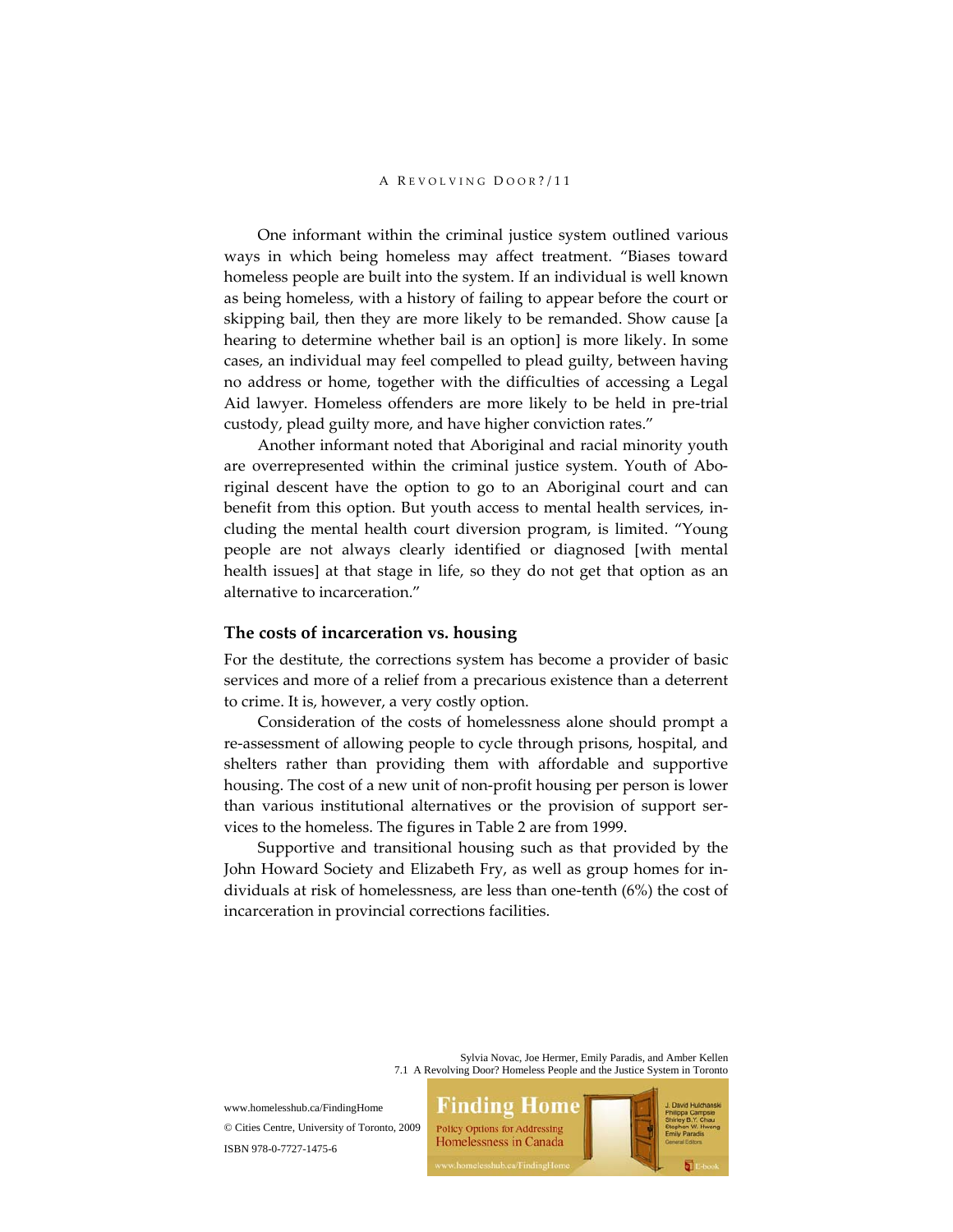|  |  |  | Table 2. Cost by type of housing per month, 1999 |  |
|--|--|--|--------------------------------------------------|--|
|--|--|--|--------------------------------------------------|--|

| Correctional facility: adult                                             | \$3,720         |
|--------------------------------------------------------------------------|-----------------|
| Correctional facility: young offender                                    | \$7,917         |
| General hospitalization                                                  | \$4.500         |
| Psychiatric facility                                                     | \$10,800        |
| Shelter/hostel                                                           | $$900 - $2,100$ |
| General homeless support (police, health, and other support<br>services) | \$4.583         |
| New non-profit unit                                                      | \$1.080         |

# **Conclusions and recommendations**

Although the statistics we compiled under‐estimate the number of peo‐ ple who are homeless before and after their involvement with the crimi‐ nal justice system, their pattern reveals a worsening problem, with a sizeable sub-group of homeless people who are stuck in a cycle of staying in shelters, jails, and hospitals, and becoming increasingly alienated from community life.

The long-term homeless adults and youth we interviewed had had extensive involvement with the criminal justice system. Most who are incarcerated for short periods of time or held on remand in provincial correctional facilities received little or no assistance to prepare them for community re‐entry.

The results of this study support a recommendation that the Government of Ontario adopt a policy that no person being released from jails or courts in Ontario be released to the streets without access to ade‐ quate housing. Also, the provincial government should provide dis‐ charge planning services to all those who are serving sentences and those who are held on remand. Such planning should be available upon admission to correctional institutions and at the time of release from these institutions, and include appropriate action to locate and provide access to adequate housing. Finally, at the time of release from court or jail, all persons who are identified through the discharge planning process as homeless, or likely to be homeless, should be offered and provided with appropriate civilian clothing, a current list of community resources, and

> Sylvia Novac, Joe Hermer, Emily Paradis, and Amber Kellen 7.1 A Revolving Door? Homeless People and the Justice System in Toronto